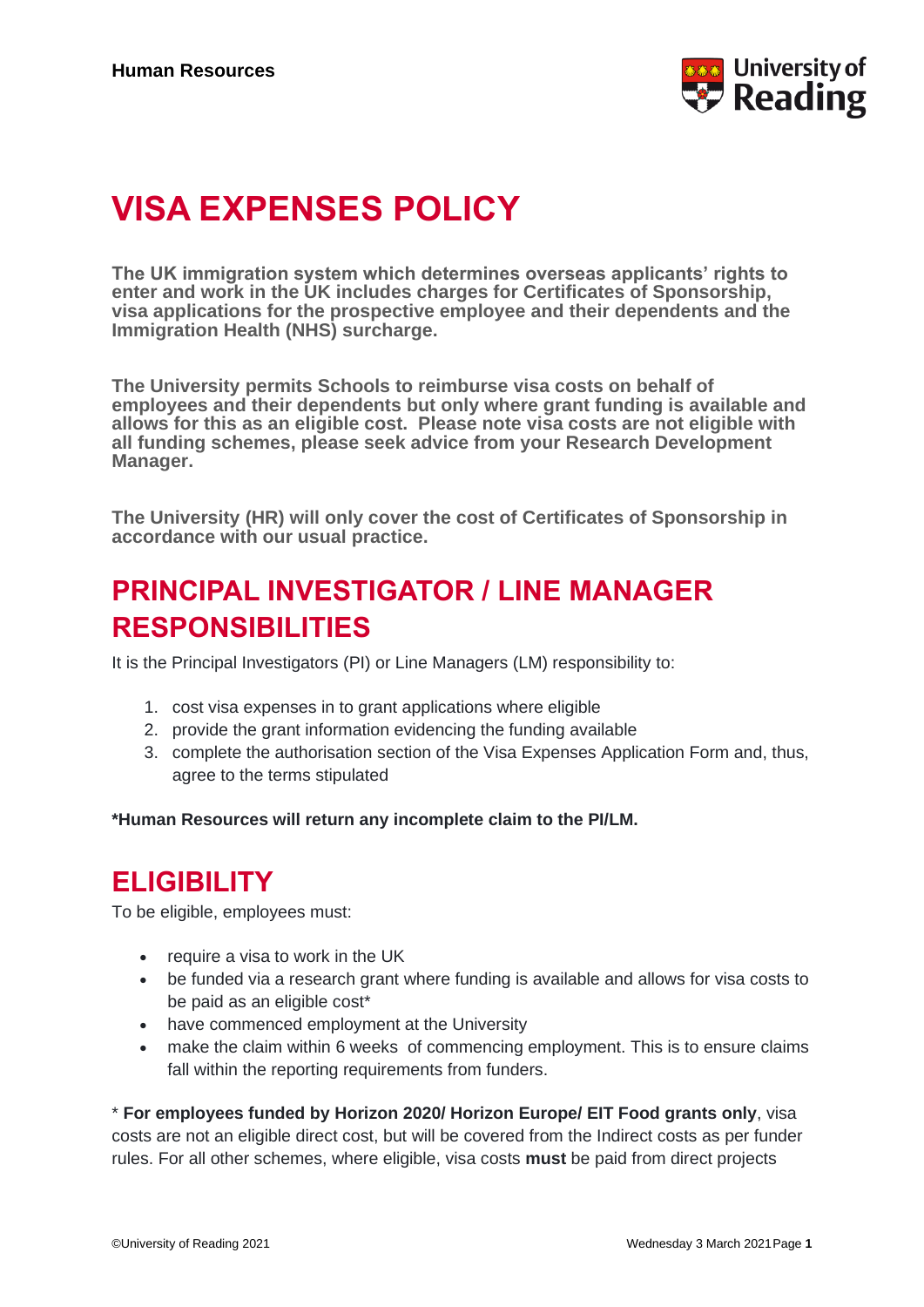costs.For those funded by Medical Research Charities such as the BHF please seek advice from your HR Adviser and Research Accounts.

Costs can be claimed for the University employee. In some exceptional circumstances, where eligible and included in the funding application, costs for dependents may also be claimed. For clarity though, this scheme does not apply to those whose right to work is on the basis of a dependent visa only.

For the purposes of this scheme, 'dependents' refers to the following: husband, wife, civil partner, unmarried or same-sex partner and dependent children aged 18 or under at time of application.

Claims can be made in respect of both new employees arriving in the UK and existing employees who are renewing their visas, subject to the ability to recover costs through the applicable grant funding. However, please note that where costs are reclaimed for either existing employees or new employees who are already domiciled in the UK, the reimbursement is liable to income tax and NIC deductions.

### **HOW MUCH CAN BE CLAIMED?**

The claim value is limited by the amount paid to UK Visas and Immigration (UKVI) under the visa application and the amount allocated to visa costs on the grant funding. Costs cannot be covered by any other means from the School. The employee will be required to provide evidence of the sum paid to UKVI and must not claim for more than has been paid to UKVI. Visa costs in excess of that covered by the grant funding will not be reimbursed.

#### **HOW IS AN APPLICATION MADE?**

Applications can be made by completing the Visa Expenses Application Form. Employees must provide the required eligibility to work documentation and have evidence of the actual amount paid through the visa application process.

Employees must read and sign the declaration section thus agreeing to the terms stipulated.

Once completed the signed form, along with supporting documentation, should be returned by post or in person to Human Resources, Room 1.10 Whiteknights House, University of Reading, RG6 6UR.

If there are any queries about completing this form, please email **HR@reading.ac.uk.** 

## **HOW WILL REIMBURSEMENT BE MADE?**

Once approved, reimbursed costs will be paid into the employee's bank account with the next salary payment (subject to the relevant payroll deadline). No reimbursement will be made prior to commencing employment. Please note that claims for existing employees or new employees already domiciled in the UK will be subject to deductions for tax and NIC.